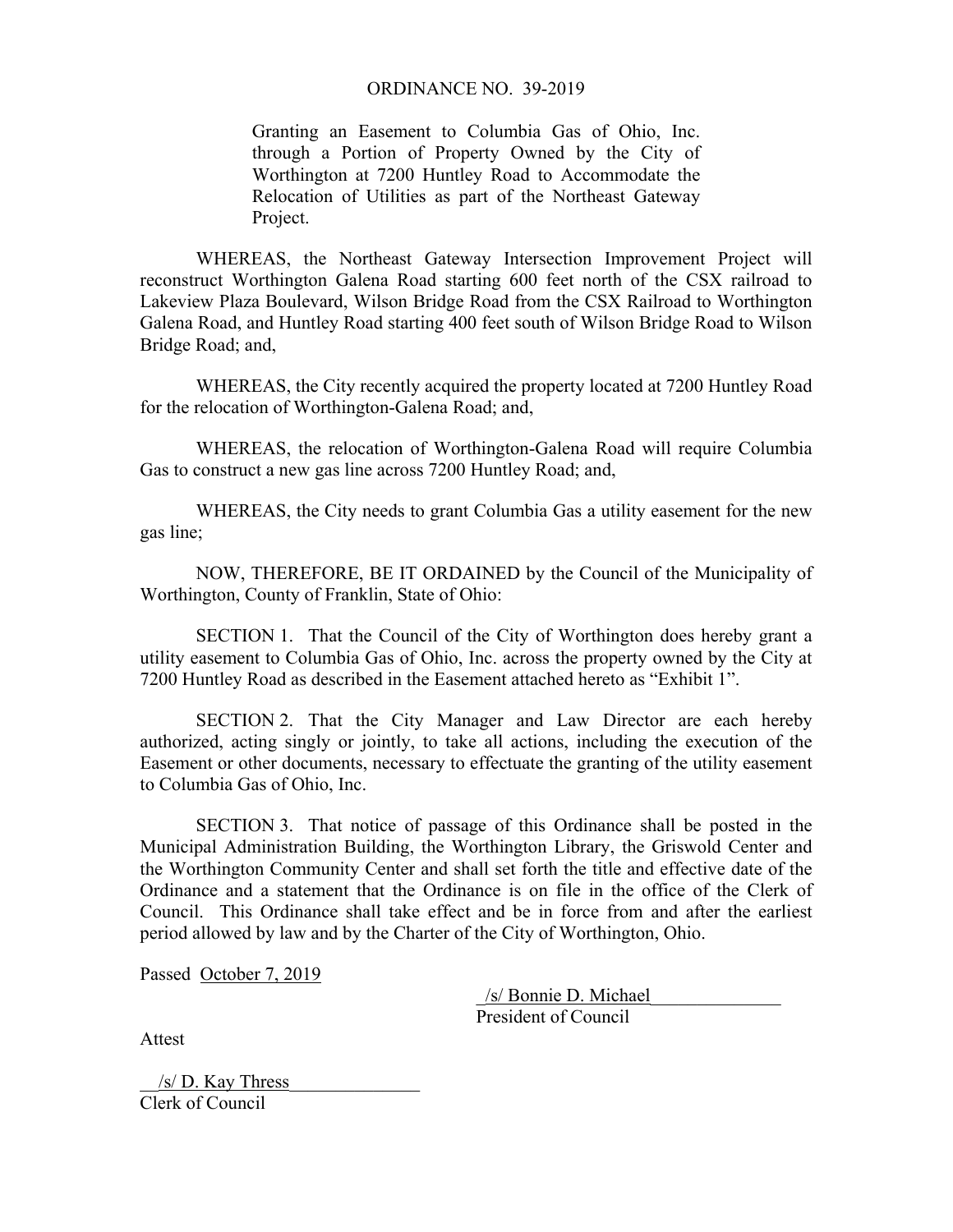# Exhibit 1

Easement No.

#### **EASEMENT**

FOR AND IN CONSIDERATION of One Dollar (\$1.00) and other good and valuable consideration to it in hand paid, receipt of which is hereby acknowledged. City of Worthington, Franklin County, Ohio (hereinafter called the Grantor), does hereby grant to COLUMBIA GAS OF OHIO, INC., with principal offices at 290 West Nationwide Boulevard, Columbus, Ohio 43215, (hereinafter called the Company), its successors and assigns, the right to lay pipelines, including lateral pipeline connections, together with service connections, over and through the premises hereinafter described, and to operate and maintain without restriction or limitation, repair, replace, or change the size of its pipes without interruption to service and remove same, together with valves and other necessary appurtenances on lands situated in the Township of Perry, Franklin County, State of Ohio, and more particularly described as follows:

Recorded In: 201905010050301

Permanent Parcel No.: 100-002695

Property Address: 7200 Huntley Road, Worthington, OH 43085

Containing: 2.312 acres more or less, being located in State of Ohio, County of Franklin, City of Worthington, located in Quarter Township 2, Township 2, Range 18 of the United States Military Lands, being a part of Lot 65 as demonstrated in Deed Book A, Page 194 and re-recorded in Deed Book A, Page 21.

The pipelines laid pursuant to the terms and conditions of this Easement Agreement shall be located within the limits of a 80.17' wide easement as described in Exhibit A attached hereto and made part hereof; the 80.17 foot wide area is referred to as the "Easement Area."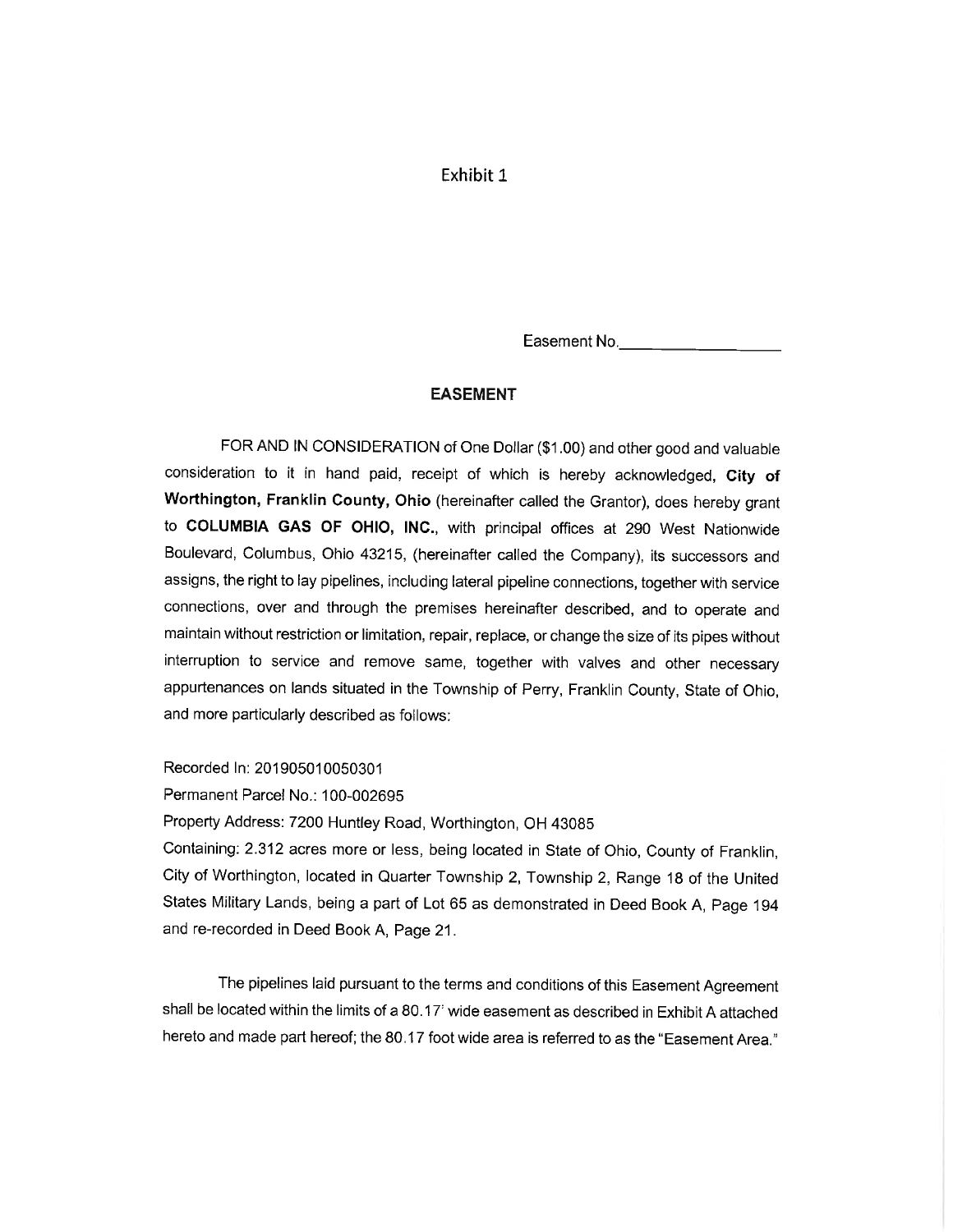#### Exhibit 1

With the right of ingress and egress to and from the same, the Grantor may fully use and enjoy the said premises, except for the purposes hereinbefore granted to the Company and will not in any way impair the ability of the Company to operate, maintain, repair, replace or remove any such pipeline facility.

Grantor shall not construct or permit to be constructed or place any house, structure, trees, shrubbery taller than five (5) feet, leach beds, septic tanks or other obstructions on or over the Easement Area that will interfere with the construction, maintenance, operation, replacement or repair of the pipelines or appurtenances constructed hereunder.

Grantor acknowledges and agrees that Company has the right from time to time to: (a) clear the Easement Area of all obstructions and (b) clear, cut, trim and remove any and all vegetation, trees, brush, and overhanging branches from the Easement Area by various means, including the use of herbicides approved by the State of Ohio or the United States Environmental Protection Agency (or successor in-duty).

All pipes shall be buried so as not to interfere with the present use of the land.

The Company shall replace the area disturbed by the laying, construction, operation and maintenance of said pipelines to as near as practical to its original condition.

The Grantor and the Company have agreed as a part of the consideration hereof that any damages to lawn, driveways, permitted shrubbery, drain tiles, crops, or permitted fences on said premises, the amount of which cannot be mutually agreed upon, shall be determined by a panel of arbitrators composed of three disinterested persons, of whom the Grantor and the Company shall appoint one each and the two arbitrators so appointed shall appoint the third, the award of any two of whom shall be final and a condition precedent to the institution of any legal proceedings hereunder.

With regard to the lands encompassed by this Easement, Grantor represents that, to the best of its knowledge: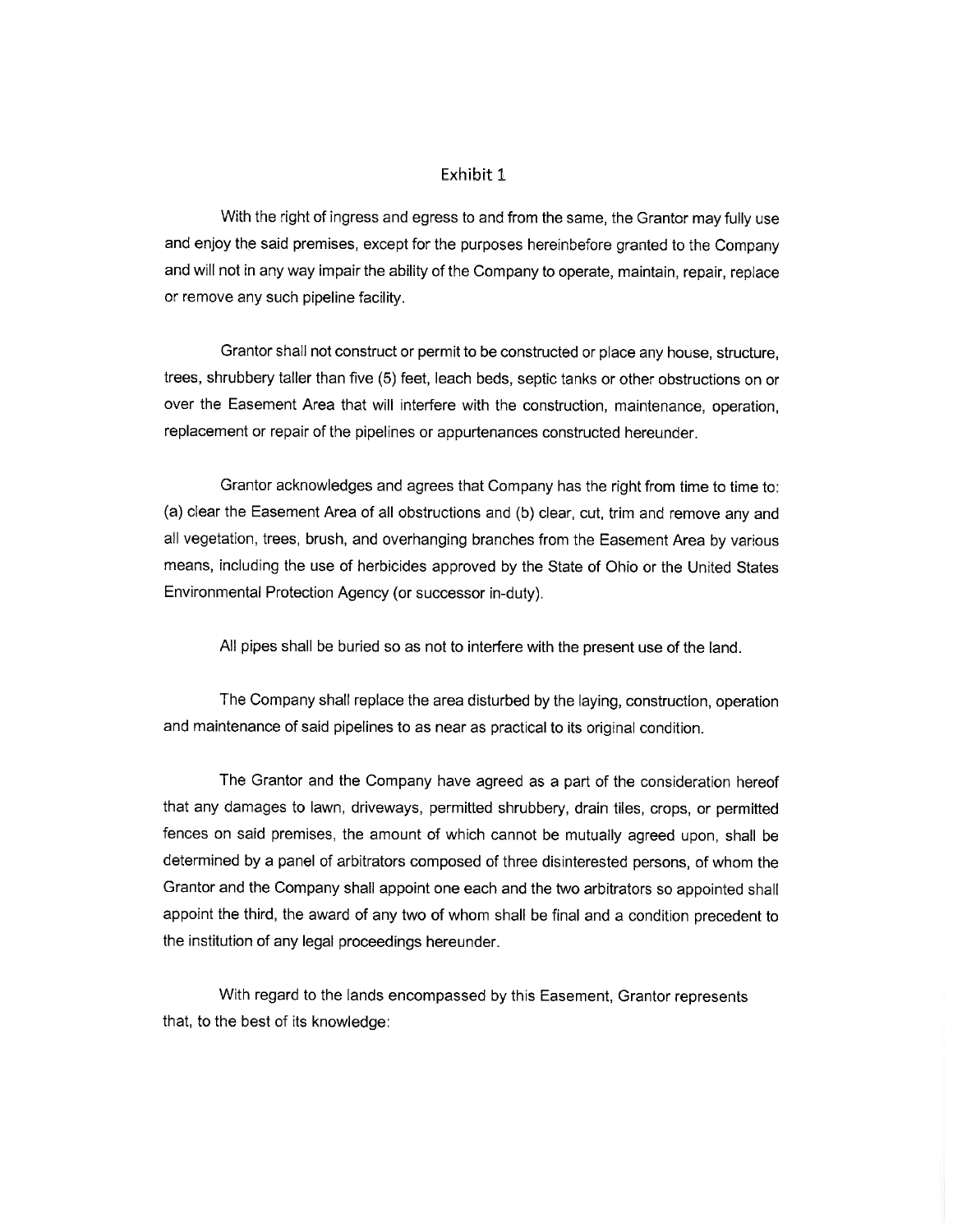- 1. No pollutants, contaminants, petroleum or hazardous substances have been disposed or released on or under the Easement Area which would cause or threaten to cause an endangerment to human health or the environment or require clean up;
- 2. Neither the Easement Area, nor any portion thereof, is legally or contractually restricted as to its use or is subject to special environmental protection that would affect the use of the Easement Area for Company's intended use; and,
- 3. The Easement Area is not currently and has not previously been used for commercial or industrial purposes.

Grantor further represents that it has informed Company, prior to execution of this Easement Agreement, of any and all pollutants, contaminants, petroleum, hazardous substances and endangerments which the Grantor knows or has reason to know exist or may exist on or under the Easement Area.

Grantor and Company agree that, except to the extent caused by the acts or omissions of the Company or its representatives and contractors, the Company shall not be liable for, and is hereby released from, any and all claims, damages, losses, judgments, suits, actions and liabilities, whether arising during, prior to or subsequent to the term of this Easement Agreement, related to the presence of pollutants, contaminants, petroleum, hazardous substances, or endangerments in, beneath or along the Easement Area.

The rights, privileges and terms hereby shall extend to and be binding upon the Grantor and the Company and their respective representatives, heirs, successors and assigns.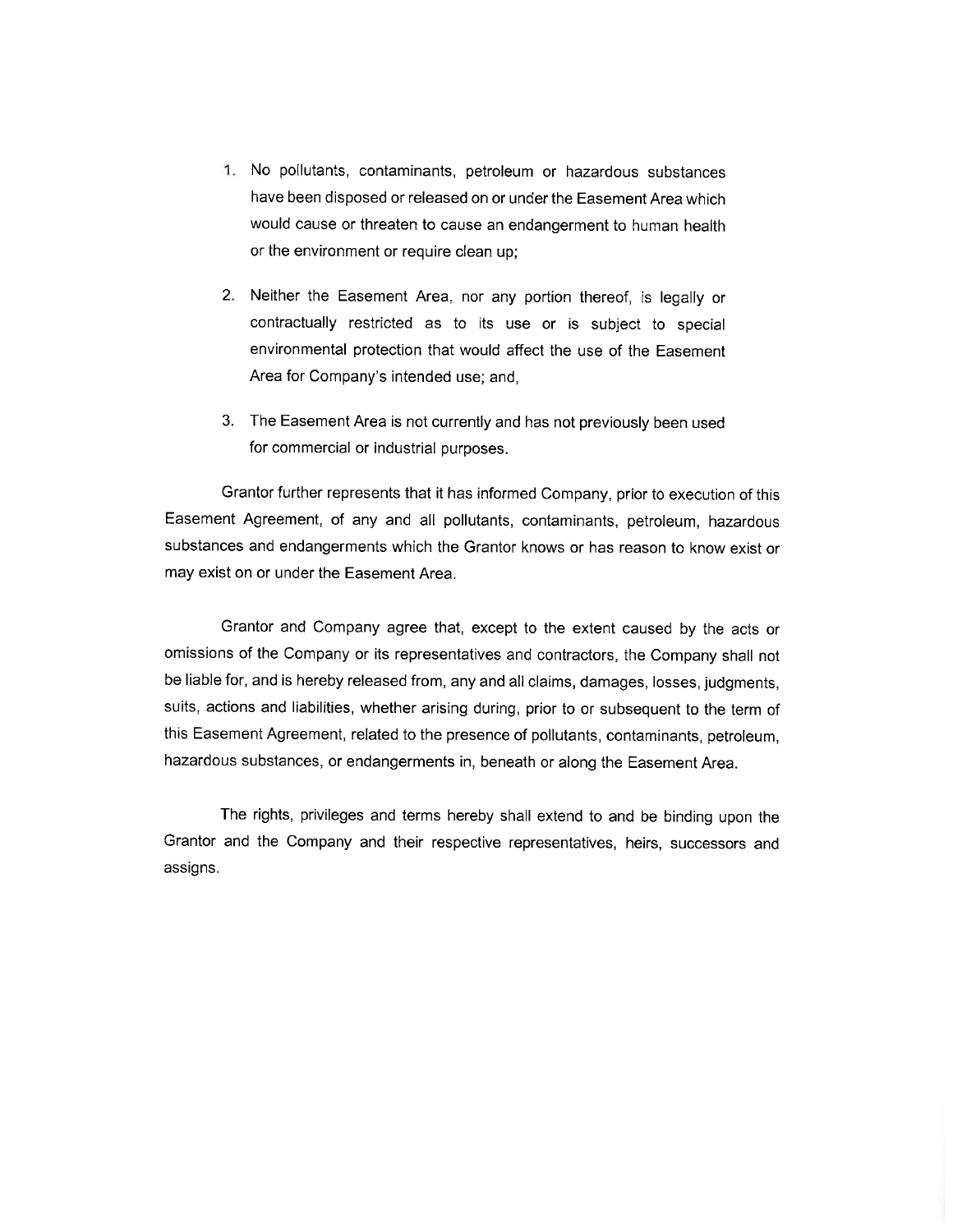IN WITNESS WHEREOF, the Grantor hereto has hereunto set its hand this

CITY OF WORTHINGTON, FRANKLIN COUNTY, OHIO

Print Name: Matt Greeson Print Title: City Manager

STATE OF OHIO

**COUNTY OF FRANKLIN** 

Matt Greeson of the aforenamed, City of Worthington, Franklin County, Ohio, who represented that he is duly authorized in the premises, and who acknowledged that he did sign the foregoing instrument, and that the same is his free act and deed as such City Manager and the free act and deed of said City of Worthington, Franklin County, Ohio.

)<br>) SS:

IN TESTIMONY WHEREOF, I hereunto set my hand and official seal this

My Commission Expires:

Notary Public

THIS INSTRUMENT PREPARED BY: COLUMBIA GAS OF OHIO, INC.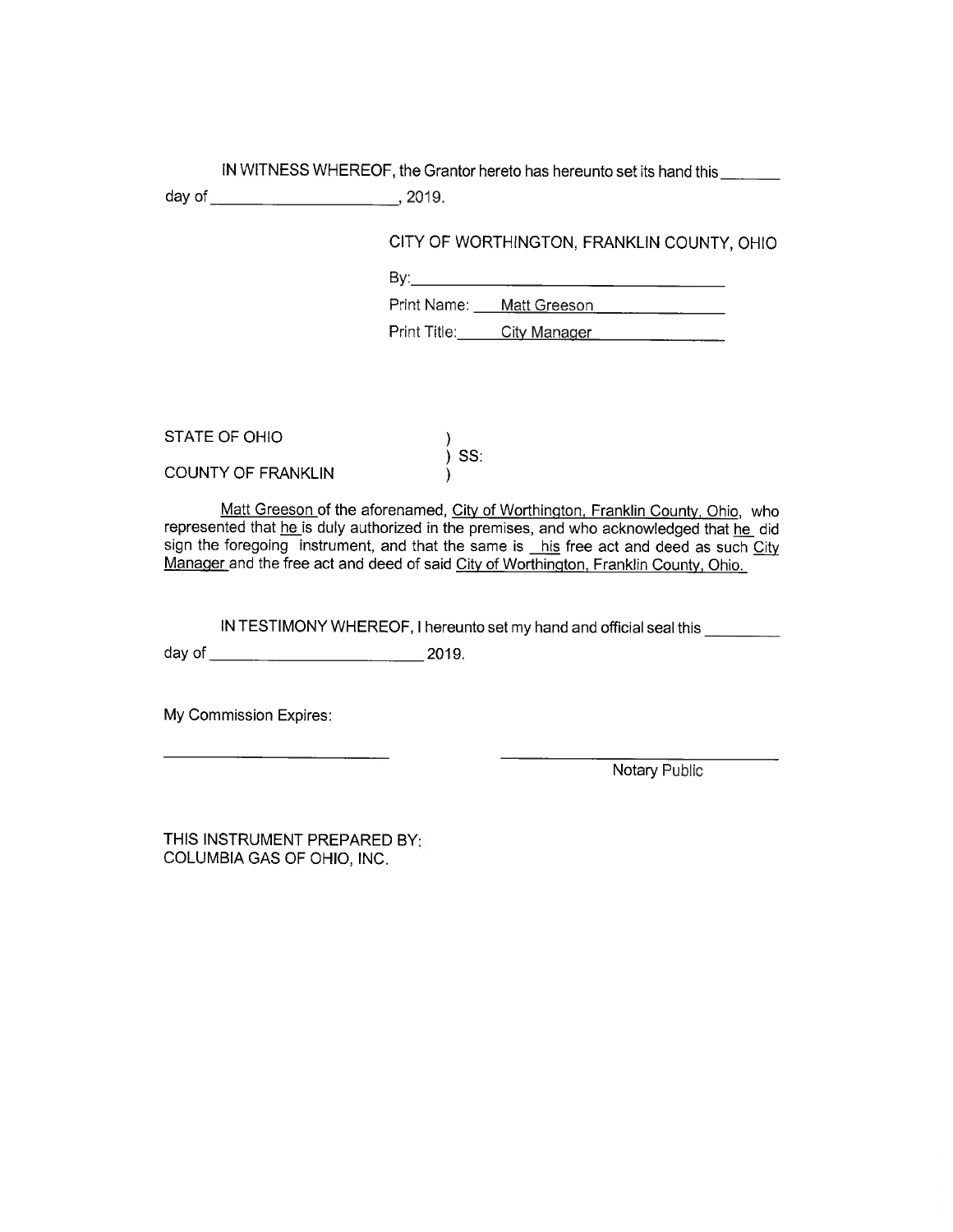**EXHIBIT A** 

**LPA RX 883 U** 

 $\bullet$ 

Ver. Date 11/17/2017

Page 1 of 3 Rev. 09/12

PID. 95516

## PARCEL 15-U **FRA-CR 84-1.36** PERPETUAL EASEMENT FOR UTILITY PURPOSES IN THE NAME AND FOR THE USE OF THE **COLUMBIA GAS OF OHIO, INC.**

COLUMBIA GAS OF OHIO, INC., its successors and assigns, the right to lay pipelines together with service connections, over and through the premises hereinafter described, and to operate and maintain without restriction or limitation, repair, replace, or change the size of its pipes without interruption of service and remove same, together with valves and other necessary appurtenances on lands situated in Quarter Township 2, Township 2, Range 18 of the United States Military Lands, situated in the City of Worthington, County of Franklin, State of Ohio, and more particularly described as follows:

### [Surveyor's description of the premises follows]

Being a parcel of land lying on the right side of the centerline of proposed right-of-way and construction of Huntley Road (County Road 78) (CR 78) as shown on a centerline survey plat made in 2017 for the City of Worthington, Franklin County, Ohio, titled "FRA-CR 84-1.36 Northeast Gateway" as recorded in Plat Book 123, Pages 47 thru 50 of the records of Franklin County:

Situated in the State of Ohio, County of Franklin, City of Worthington, located in Ouarter Township 2, Township 2, Range 18 of the United States Military Lands, being a part of Lot 65 as demonstrated in Deed Book A, Page 194 (Destroyed by Fire) and re-recorded in Deed Book A. Page 21, being on, over, and across the 2.312 acre tract conveyed to 7200 Huntley Road, LLC by deed of record in Instrument Numbers 201604140045690 and 201604140045692, and being described as follows:

**Beginning** at an iron pin set at the intersection of the easterly proposed right-of-way line of CR 78 and a line common to said 2.312 acre tract and a 4.529 acre tract conveyed to Anheuser-Busch Commercial Strategy, LLC by deed of record on Instrument Number 201702220025287, acquired as Parcel 15-WD of right-of-way plans titled "FRA-CR 84-1.36 Northeast Gateway", located 58.00 feet right of centerline of proposed right-of-way and construction station  $411+43.65$  for CR 78:

thence South 86 Degrees 38 Minutes 43 Seconds East, with said common line, a distance of 53.10 feet, to a point, located 108.01 feet right of centerline of proposed right-of-way and construction station 411+61.54 for CR 78;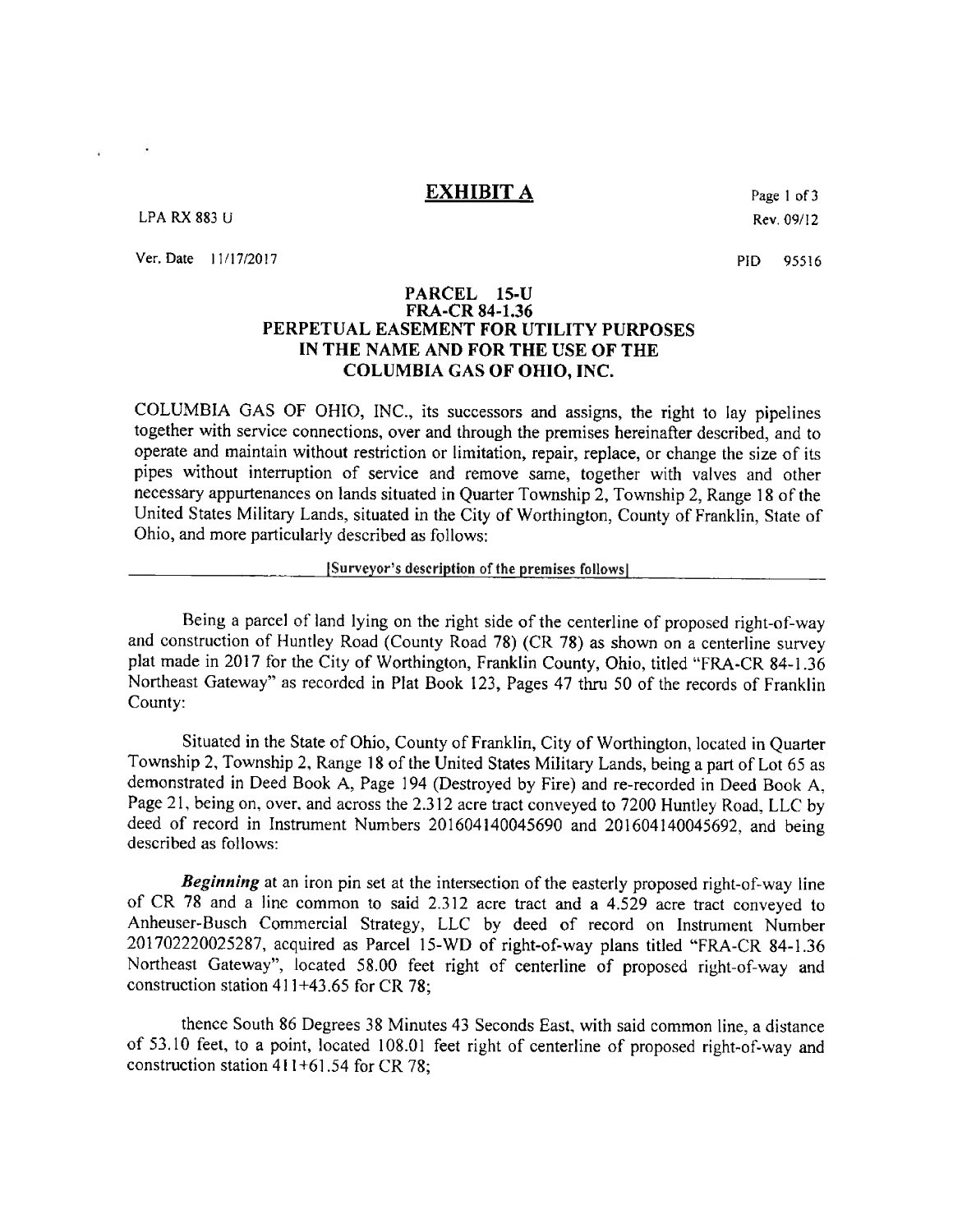## **EXHIBIT A**

**LPA RX 883 U** 

 $\ddot{\phantom{1}}$ 

thence on, over, and across said 2.312 acre tract, the following courses:

South 23 Degrees 02 Minutes 17 Seconds West, a distance of 88.82 feet, to a point, located 108.00 feet right of centerline of proposed right-of-way and construction station  $410+72.71$  for CR 78;

with the arc of a curve to the left, having a central angle of 02 Degrees 07 Minutes 01 Seconds, a radius of 642.00 feet, an arc length of 23.72 feet, a chord length of 23.72 feet on a chord that bears South 21 Degrees 58 Minutes 46 Seconds West, to a point, located 108.00 feet right of centerline of proposed right-of-way and construction station 410+45.00 for CR 78;

North 69 Degrees 04 Minutes 44 Seconds West, a distance of 4.00 feet, to a point, located 104.00 feet right of centerline of proposed right-of-way and construction station 410+45.00 for CR 78:

with the arc of a curve to the left, having a central angle of 08 Degrees 45 Minutes 44 Seconds, a radius of 646.00 feet, an arc length of 98.79 feet, a chord length of 98.70 feet on a chord that bears South 16 Degrees 32 Minutes 24 Seconds West, to a point on the line common to said 2.312 acre tract and a 2.336 acre tract conveyed to Mayfam Realty by deed of record in Official Record 1045A11, located 104.00 feet right of centerline of proposed right-of-way and construction station 409+30.30 for CR 78;

thence North 86 Degrees 39 Minutes 08 Seconds West, with said common line, a distance of 50.55 feet, to an iron pin set on said easterly proposed right-of-way line, located 54.00 feet right of centerline of proposed right-of-way and construction station 409+21.96 for CR 78;

thence on, over, and across said 2.312 tract with said easterly proposed right-of-way line. the following courses:

with the arc of a curve to the right, having a central angle of 09 Degrees 23 Minutes 59 Seconds, a radius of 696.00 feet, an arc length of 114.18 feet, a chord length of 114.06 feet on a chord that bears North 16 Degrees 13 Minutes 16 Seconds East, to an iron pin set, located 54.00 feet right of centerline of proposed right-of-way and construction station 410+45.00 for CR 78;

South 69 Degrees 04 Minutes 44 Seconds East, a distance of 4.00 feet, to an iron pin set, located 58.00 feet right of centerline of proposed right-of-way and construction station 410+45.00 for CR 78;

with the arc of a curve to the right, having a central angle of 02 Degrees 07 Minutes 01 Seconds, a radius of 692.00 feet, an arc length of 25.57 feet, a chord length of 25.57 feet on a chord that bears North 21 Degrees 58 Minutes 46 Seconds East, to an iron pin set, located 58.00 feet right of centerline of proposed right-of-way and construction station 410+72.71 for CR 78;